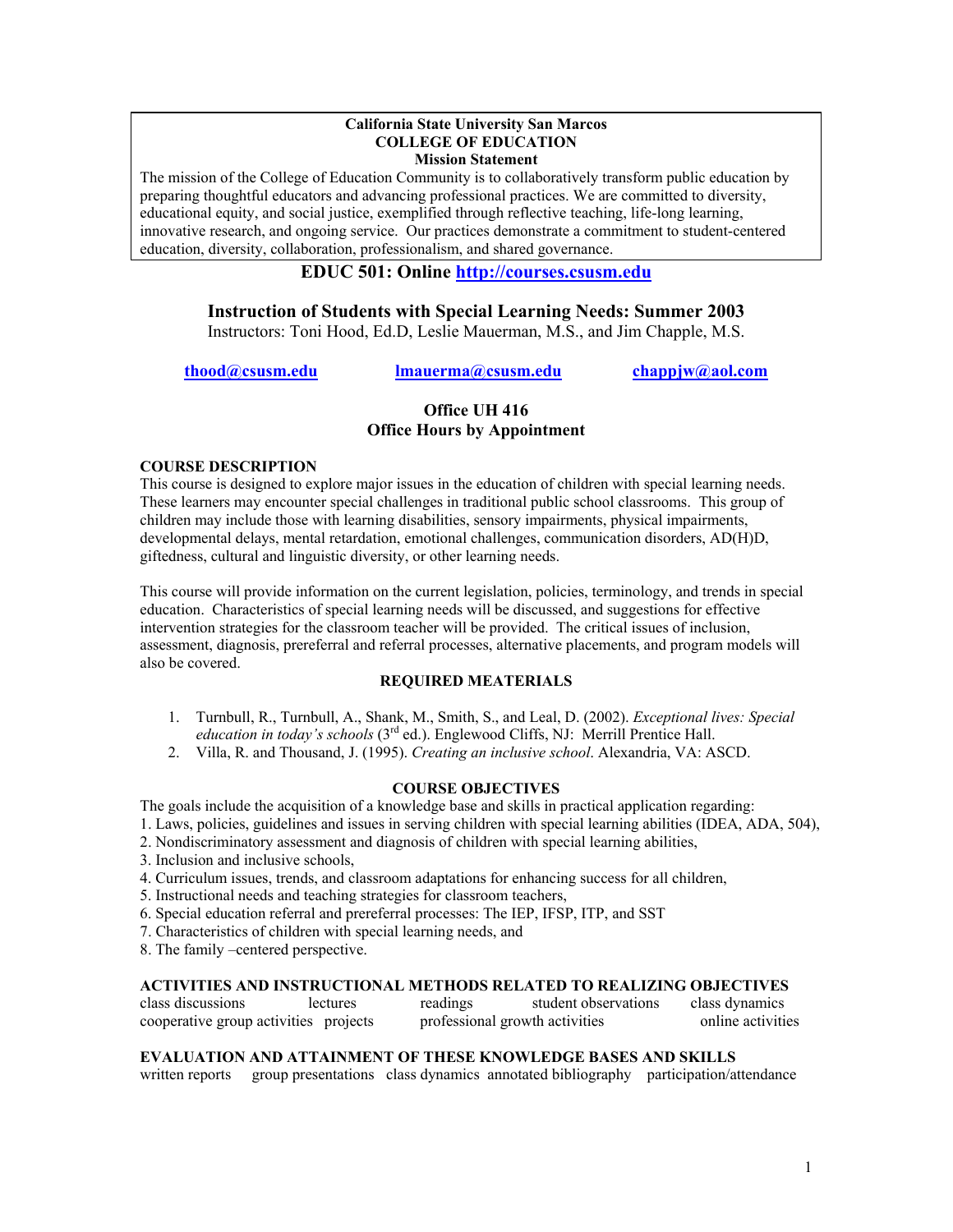#### **COE Attendance Policy**

Due to the dynamic and interactive nature of courses in the College of Education, all students are expected to attend all classes and participate actively. At a minimum, students must attend **more than 80% of class time,** or s/he may not receive a passing grade for the course at the discretion of the instructor. Individual instructors may adopt more stringent attendance requirements. Should the student have extenuating circumstances, s/he should contact the instructor as soon as possible.

Attendance in this online course is critical to your success. You will need to distribute your 135 hours of learning time carefully in order to complete the work. (135 hours are the minimum expected. A typical 3 credit graduate class meets for 3 hours per week for 15 weeks to guarantee you 45 hours of instructorstudent contact time; then for each hour of class you are expected to spend 2 additional hours preparing and studying for a total of 90 hours of studying over the course of the semester. The grand total is 135 hours.)

The Calendar provided shows you the 'reasonability' of completing course assignments within the time frame of this class. Even though this course is 'asynchronous' in the sense that you are learning on your own time, there are time limitations within a university semester structure.

THESE ARE ACTUAL ASSIGNMENT DUE DATES. LATE ASSIGNMENTS WILL NOT RECEIVE FULL CREDIT. ASSIGNMENTS MORE THAN ONE WEEK LATE WILL RECEIVE NO CREDIT.

Your instructors are able to track dates and times of your course attendance, and the course pages visited. Instructors will use this data to assist in evaluating your course participation. Remember that one of the keys to success in 'distance learning' is time management. If there are any conflicts, notify the instructor immediately. We want you to succeed!

Person-first language must be used throughout all written assignments. For more specific details about this convention, refer to [IDEA.](http://webct.csusm.edu/educ501shared/idea.html)

## **Table of Contents**

- 1. Getting to Know You
- 2. Professional Participation (20 points)
- 3. Student Field Placement Form
- 4. Study Guide 1 (5 points)
- 5. Study Guide 2 (5 points)
- 6. Student Study Team Presentation [SST] (10 points)
	- 6.1. Blank Agenda for Team Meetings
	- 6.2. SST Accountability Check
	- 7. Annotated Bibliography (10 points)
	- 8. Guidelines & Limitations Form
- 9. Observation Protocols
	- 9.1. Principal Letter
	- 9.2. Parent Permission Form (English)
	- 9.3. Parent Permission Form (Spanish)
	- 10. Study Guide 3 (5 points)
	- 11. Observation Report (20 points)
	- 12. Study Guide 4 (10 points)
- 13. Family Centered Presentation [FCP] (15 points)
	- 13.1. FCP Reflections

The following criteria will be applied to graded assignments: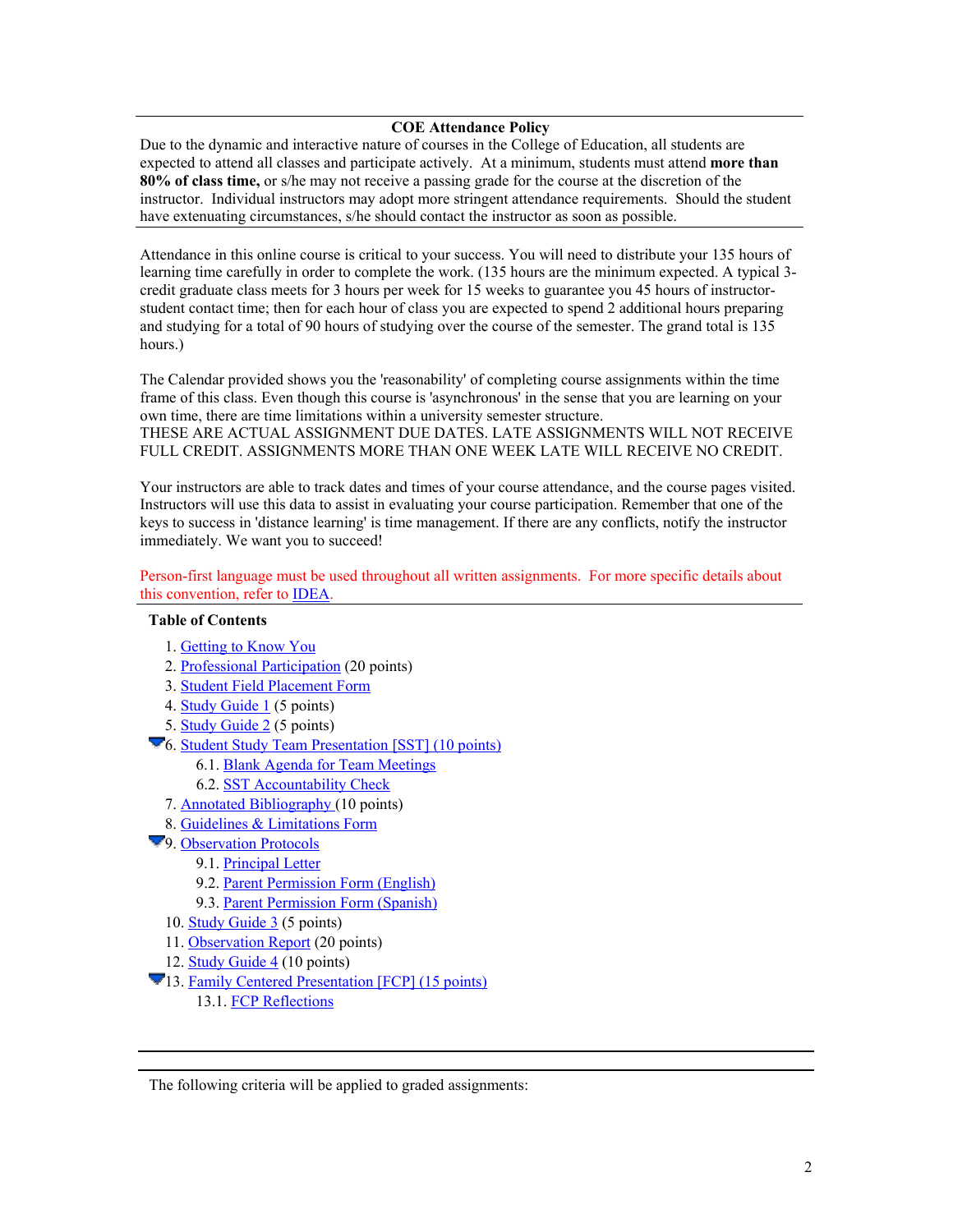## **Rubric for EDUC 501 Online**

**5** Response is made to all elements of Assignment. Evidence of thorough comprehension of literature; there is application of a variety of sources, including personal experiences; noteworthy

**4** Response is made to most elements of Assignment. Evidence of general comprehension of literature and application of sources. Personal experiences are referenced.

**3** Response is made to some elements of Assignment. Evidence of limited comprehension of literature and application of sources. Personal experiences may or may not be referenced.

**2** Response to elements of Assignment is cursory. Comprehension of literature appears vague, limited application of sources may only center on personal experiences. Part of the response may be incorrect.

**1** Response to elements of Assignment is incomplete as well as comprehension. Many parts of the response may be incorrect. Minimal effort/on time or late; sketchy

**0** No credit for work not done/not attempted

#### *Please note:*

*For Study Guide 4 and assignments worth 10 points, the rubric score will be doubled. For assignments worth 15 points, the rubric score will be tripled, etc.*

A (93% or better) represents OUTSTANDING work, excellent syntheses of information and experiences, great insight and application, and excellent writing.

B (83% to 92%) represents completion of assignments in good form with good syntheses and application of information and experiences, and good writing quality.

C (73% to to 82%) represents completion of assignments adequately, with adequate syntheses and application of information and experiences, and adequate writing quality.

### **ADMINISTRATIVE REQUIREMENTS**

- *Use "person-first language" in all assignments and discussions!*
- Our goal is to assist you in being successful in this course. If you have extraordinary circumstances that will impact your assignments and online attendance, please contact the instructor(s) as soon as possible. Assignments will be accepted early.
- This is a clear credential course, and you must maintain a B average (3.0 GPA) and cannot receive below a C+ in any course in your teacher education courses to receive a clear teaching credential from the State of California.
- A good student is one who adheres to standards of dependability.
- Complete assignments on time for full credit. Work received more than one week late will not receive full credit.
- All work must be original.
- Participate in online discussions and group activities.
- Notify the instructor(s) if you need to make an appointment.
- **For online assignments**, type your assignments into a Word document first; then save them. Then copy and paste your work into a Class Mail or Discussion Board message (according to directions given by the instructors). We prefer that you NOT use the ATTACHMENT function in WebCT.

*NOTE: Paragraph formatting will be lost in the online work. Do not be concerned about that. We do ask that you "ENTER" twice between paragraphs, after titles, and before any signatures. Thank you.*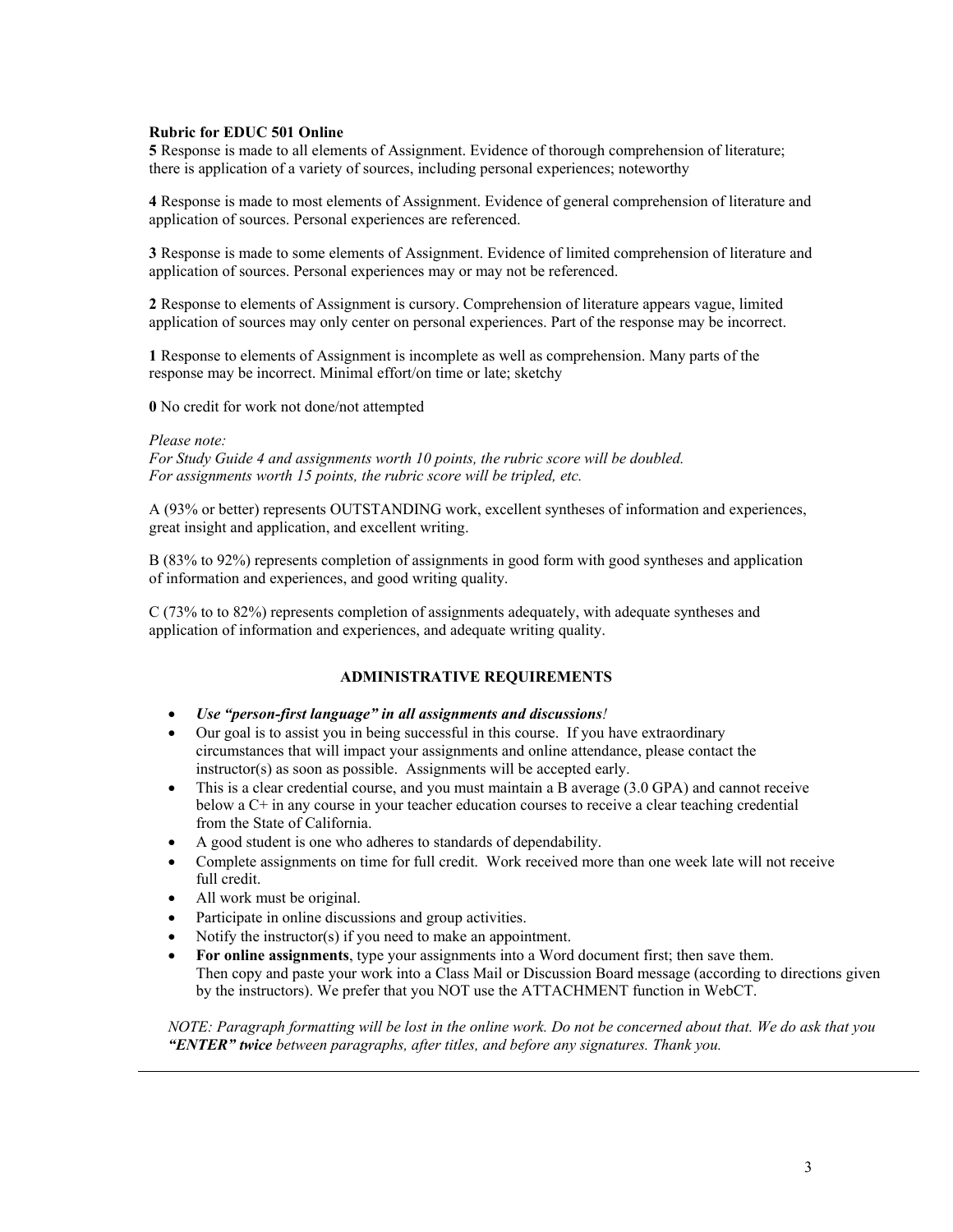| <b>CROSS-CULTURAL, LANGUAGE AND ACADEMIC DEVELOPMENT (CLAD) COMPETENCIES</b> |                                           |                                       |  |  |
|------------------------------------------------------------------------------|-------------------------------------------|---------------------------------------|--|--|
| PART 1:                                                                      | PART 2:                                   | PART 3:                               |  |  |
| <b>LANGUAGE STRUCTURE</b>                                                    | METHODOLOGY OF BILINGUAL,                 | <b>CULTURE AND</b>                    |  |  |
| AND FIRST- AND SECOND-LANGUAGE                                               | <b>ENGLISH LANGUAGE</b>                   | <b>CULTURAL DIVERSITY</b>             |  |  |
| <b>DEVELOPMENT</b>                                                           | DEVELOPMENT,                              |                                       |  |  |
|                                                                              | AND CONTENT INSTRUCTION                   |                                       |  |  |
| I. Language Structure and Use:                                               | I. Theories and Methods of Bilingual      | I. The Nature of Culture              |  |  |
| <b>Universals and Differences</b>                                            | <b>Education</b>                          |                                       |  |  |
| (including the structure of English)                                         |                                           |                                       |  |  |
| A. The sound systems of language                                             | A. Foundations                            | A. Definitions of culture             |  |  |
| (phonology)                                                                  |                                           |                                       |  |  |
| B. Word formation (morphology)                                               | B. Organizational models: What works      |                                       |  |  |
|                                                                              | for whom?                                 | B. Perceptions of culture             |  |  |
|                                                                              |                                           |                                       |  |  |
| C. Syntax                                                                    | C. Instructional strategies               | C. Intragroup differences (e.g.,      |  |  |
|                                                                              |                                           | ethnicity, race, generations, and     |  |  |
|                                                                              |                                           | micro-cultures)                       |  |  |
| D. Word meaning (semantics)                                                  | II. Theories and Methods for              | D. Physical geography and its         |  |  |
|                                                                              | <b>Instruction In and Through English</b> | effects on culture                    |  |  |
|                                                                              |                                           |                                       |  |  |
|                                                                              | A. Teacher delivery for both English      |                                       |  |  |
| E. Language in context                                                       | language development and content          | E. Cultural congruence                |  |  |
|                                                                              | instruction                               |                                       |  |  |
| F. Written discourse                                                         | B. Approaches with a focus on English     | II. Manifestations of Culture:        |  |  |
|                                                                              | language development                      | <b>Learning About Students</b>        |  |  |
|                                                                              |                                           |                                       |  |  |
| G. Oral discourse                                                            | C. Approaches with a focus on content     | A. What teachers should learn about   |  |  |
|                                                                              | area instruction (specially designed      | their students                        |  |  |
|                                                                              | academic instruction delivered in         |                                       |  |  |
|                                                                              | English)                                  |                                       |  |  |
| H. Nonverbal communication                                                   | D. Working with paraprofessionals         | B. How teachers can learn about       |  |  |
|                                                                              |                                           | their students                        |  |  |
| II. Theories and Factors in First- and                                       | III. Language and Content Area            | C. How teachers can use what they     |  |  |
| Second-Language Development                                                  | <b>Assessment</b>                         | learn about their students            |  |  |
|                                                                              |                                           | (culturally-responsive pedagogy)      |  |  |
| A. Historical and current theories and                                       |                                           |                                       |  |  |
| models of language analysis that have                                        | A. Purpose                                | <b>III. Cultural Contact</b>          |  |  |
| implications for second-language                                             |                                           |                                       |  |  |
| development and pedagogy                                                     |                                           |                                       |  |  |
| B. Psychological factors affecting first- and                                | <b>B.</b> Methods                         | A. Concepts of cultural contact       |  |  |
| second-language development                                                  |                                           |                                       |  |  |
| C. Socio-cultural factors affecting first- and                               | C. State mandates                         | B. Stages of individual cultural      |  |  |
| second-language development                                                  |                                           | contact                               |  |  |
| D. Pedagogical factors affecting first- and                                  | D. Limitations of assessment              | C. The dynamics of prejudice          |  |  |
| second-language development                                                  |                                           |                                       |  |  |
| E. Political factors affecting first- and                                    | E. Technical concepts                     | D. Strategies for conflict resolution |  |  |
| second-language development                                                  |                                           |                                       |  |  |
|                                                                              |                                           |                                       |  |  |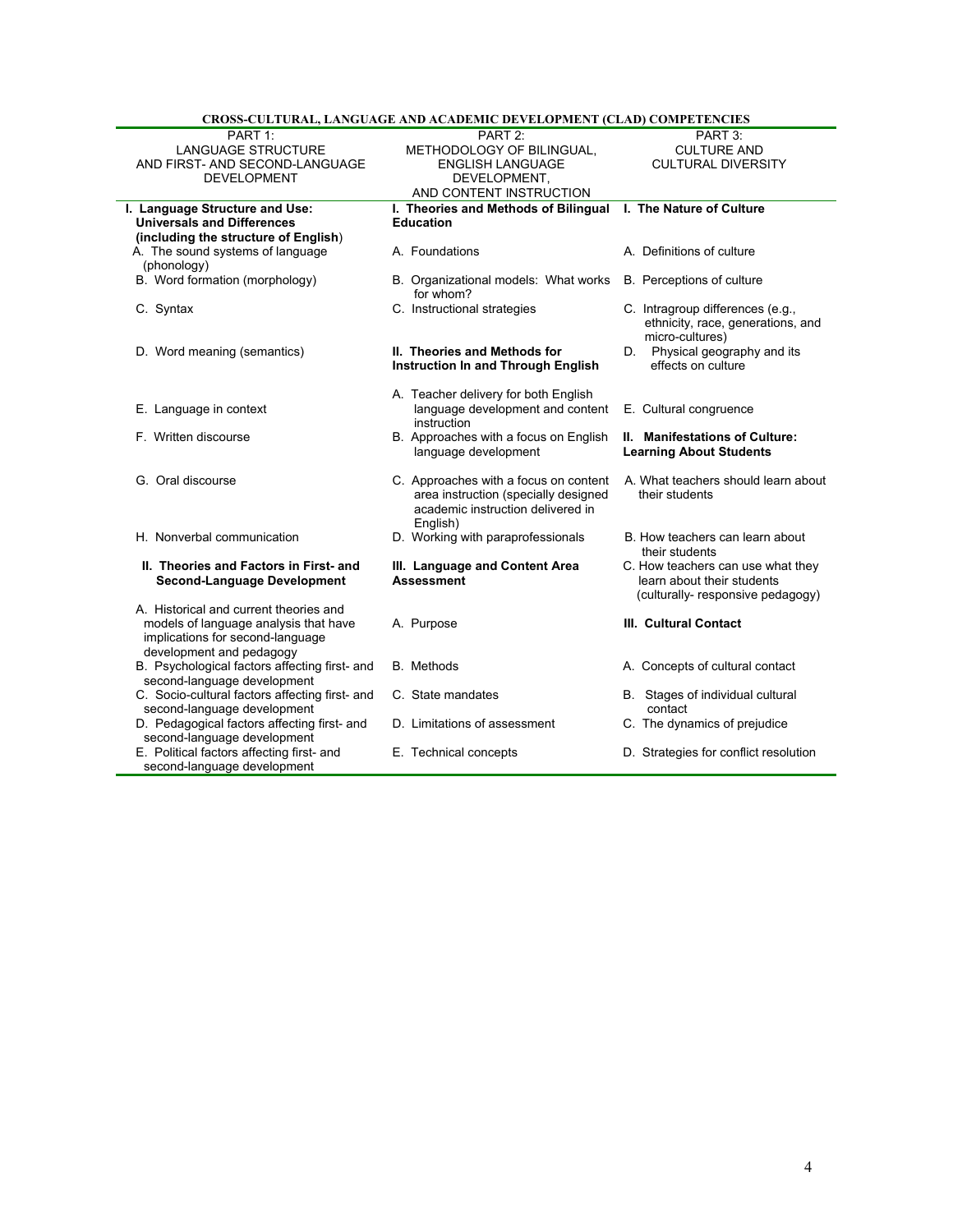## **May 2003**

## **Date Event**

May 27 Getting to Know You is Due Today - posted by (educ501dev)

- Please complete the GTKY, and post it to the Discussion Board by today.

May 31 Study Guide #1 Due Today - posted by (educ501dev)

- Send to instructor via class mail today!

## **June 2003**

#### **Date Event**

June 2 Submit Guidelines and Limitations Form via US Mail Today! - posted by (educ501dev)

- You must complete this before visiting a school site to do your Observation Assignment! Please visit "Observation Report - Protocols" site in the course for further information. **Your Observation Report is due on June 16th.**

Be sure to have the TEACHER sign the Guidelines and Limitations Form, too (as the FIELD TEACHER). Your 501 instructor will sign as INSTRUCTOR.

- June 4 SST Groups will be formed on Monday, June 9th
- June 5 Have You Arranged Your Observation Yet? posted by (educ501dev) - Remember that you must observe a student in two settings. You must have SIGNED PARENT PERMISSION BEFORE you do this!!!!! As a professional courtesy to teachers, schedule this according to THEIR convenience.

### June 7 Study Guide #2 Due By Wednesday, June 11th!

- Send via Class Mail to instructor today! If you need a few extra days, let us know. We are flexible, due to the challenge of our first week of class! Flexible is a VERY important teacher attribute! :-)

#### June 9 Check SST Group Today and Conduct SST Meeting Online by Friday

- You will discover how to access your "Private" Group Discussion Board by reading the class Discussion Board message today! During this week, your Student Study Team must conduct a meeting online, and the team should collaboratively determine who will record and submit the team meeting minutes to the instructor via your private Discussion Board (by Friday, June 13th). Remember to save, copy, and paste if you use your chatroom as your minutes.

### June 11 Toni's Birthday! (And Study Guide #2 is definitely due by today!)

- It would be a wonderful gift to see that you have all logged in, are hard at work learning the content of our course, and have submitted all work due to date! :-)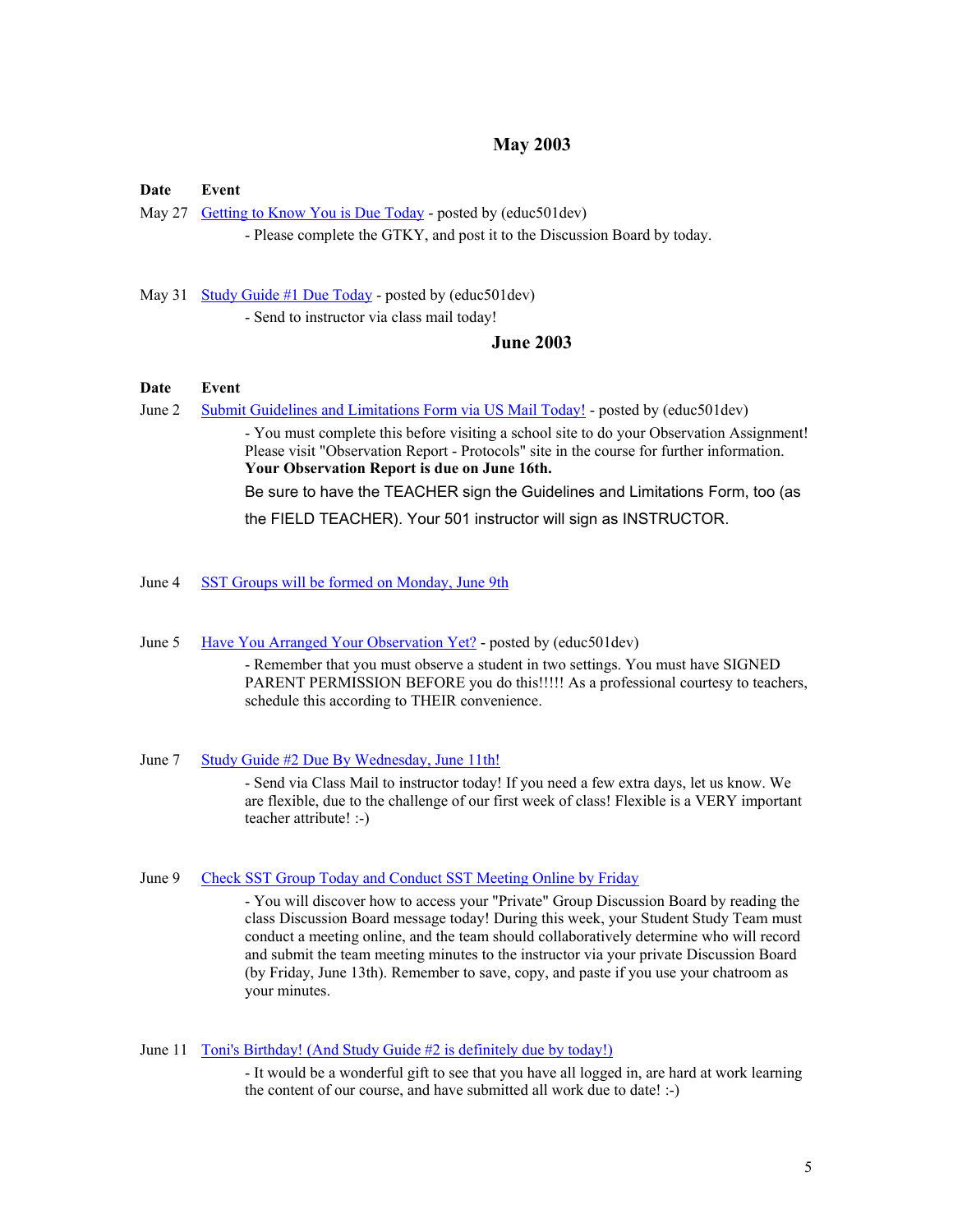June 16 Observation Report Due Today! - posted by (educ501dev) - Looking forward to seeing your results! Remember to submit this through Class Mail to the Instructor.

- June 23 SST Presentations Due Today! posted by (educ501dev) - Follow procedures for class presentations given on the Discussion Board by instructor.
- June 24 Submit Annotated Bibiliography to Instructor Today! posted by (educ501dev) - Send via Class Mail.
- June 25 Post Accountability Check in Private Discussion Board Today! posted by (educ501dev) - Be sure to do this ASAP. Your grade will not be given without it!
- June 29 Study Guide #3 Due Today! posted by (educ501dev) - Looking forward to seeing your brilliant work!
- June 30 Check Discussion Board for FCP Family Group Assignment posted by (educ501dev) - Consider meeting online to determine roles ASAP (today!)

# **July 2003**

### **Date Event**

- July 3 Begin Study Guide #4 Today! posted by (educ501dev) - You'll thank me for this prompt later!
- July 4 **Happy 4th of July!!!** posted by (educ501dev)
- July 7 FCP Online Group Meeting Arrange It!!! posted by (educ501dev) - Use the Meeting Notes Form as a guide in this group project. No need to submit to instructor this time. Get going on this assignment - it's complex!
- July 11 Study Guide #4 Due Today! posted by (educ501dev) - Submit via Class Mail. This will be so useful to you in your teaching! Be sure to SAVE this to your personal documents.
- July 12 Continue to work on your FCP together. posted by (educ501dev)
- July 14 FCP Family #1 Presentation Due plus Accountability Check! posted by (educ501dev)